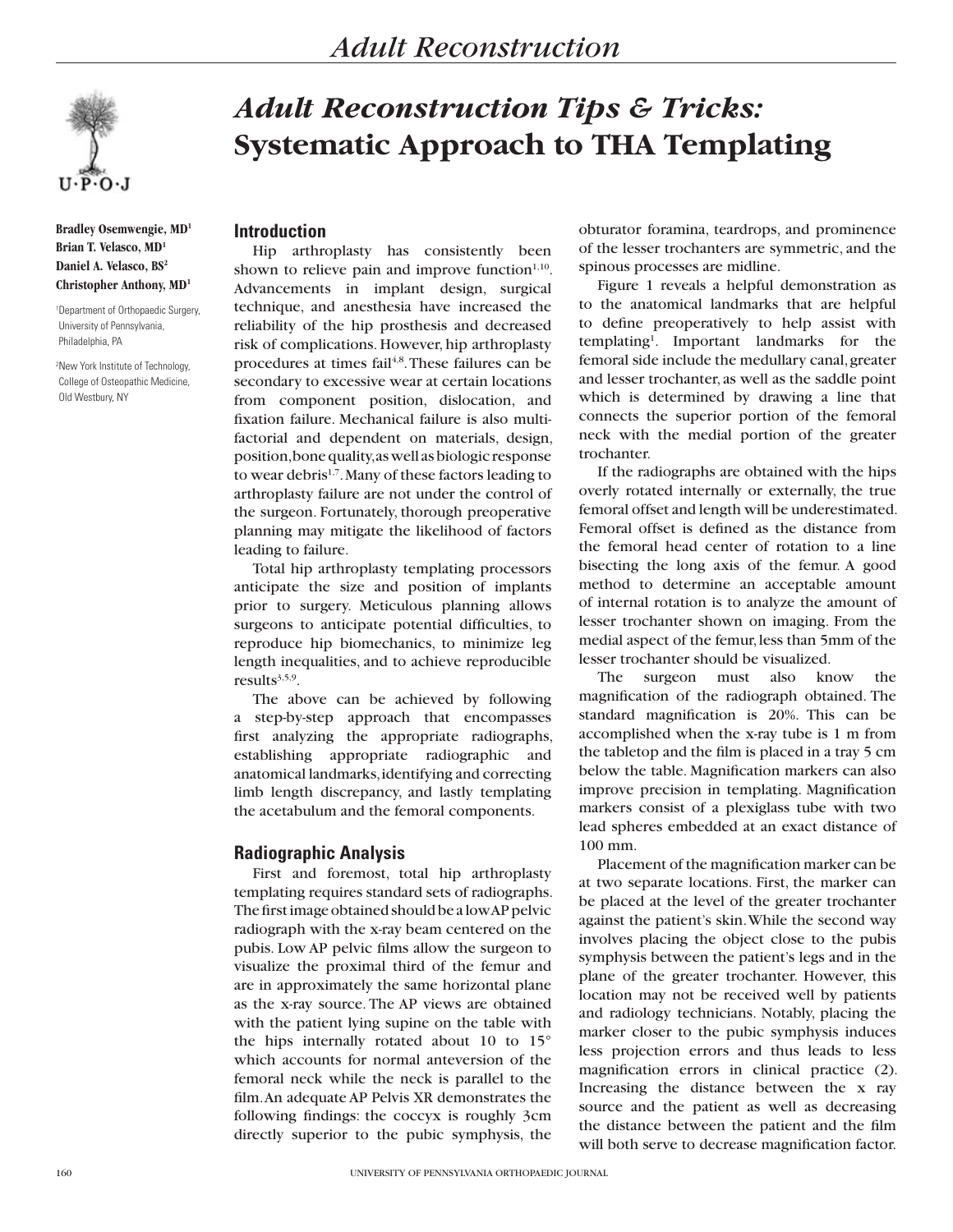

**Figure 1.** Standing anterior posterior pelvic radiograph for templating the hip. **(A)** Anatomical landmarks: 1. Lesser trochanter; 2. Greater trochanter; 3. Acetabular roof; 4. "Teardrop"; 5. "Saddle"; 6. Femoral shaft. **(B)** Landmarks for assessing radiographic quality: I. Obturator foramen; II. Pubic symphysis; III. Sacrum; IV. Distance between pubic symphysis and sacrococcygeal joint.

# **THA Templating**

#### *Historical perspective*

Before computer models for templating for THA became standardized, templating previously occurred with the use of pre-made drawings. In order to perform this, radiographs were printed out with landmarks drawn in by hand. Templates of the acetabular components and femoral components were then physically overlaid beneath the radiographs. Multiple templates of varying sizes could then be used in order to estimate the most appropriate fit. Disadvantages to this method include the amount of time required to template as well as difficulties evaluating the image magnification factor.

#### *General overview*

Templating should follow the steps of surgery: acetabular side first, followed by the femoral side. The measured distances and implant sizes should be recorded following a pre-established order so that the surgical team understands and follows the plan throughout the surgery. The first step in templating is to draw a horizontal reference line through the base of both teardrops. These radiographic landmarks are the superposition of the most distal medial wall of the acetabulum and the anterior and posterior horns of the acetabulum<sup>1,6</sup>.

The teardrops are the most accurate anatomic landmarks in relation to the bony acetabulum because they are located close to the center of rotation of the hip joints<sup>2,6</sup>. Alternative horizontal reference lines can be drawn through the most distal aspect of the sacroiliac joints and through the most distal aspect of the ischial tuberosities. However, the farther away from the center of the hip joint that anatomic structures lie, the more potential error is introduced by pelvic rotation. Several key radiographic landmarks, which can be visualized during acetabular exposure, should be marked before cup templating: the base of the teardrop, the ilioischial line, and the superolateral margin of the acetabulum<sup>2,6</sup>. The acetabular roof, which bears a significant portion of the body's weight, should also be drawn.

There are a variety of different methods to calculate the limblength discrepancy both anatomically and radiographically. The actual limb-length discrepancy is determined by measuring the distance between the anterior superior iliac spine and the medial malleolus. The functional limb-length discrepancy is what the patient perceives while in a standing position; it can be determined by placing blocks under the affected side until the patient feels the limbs' length to be "equal"3 .

Another radiographic method on an AP pelvis is to draw a horizontal line that connects the ischial tuberosities taking note to bisect the bilateral medial femoral cortices.